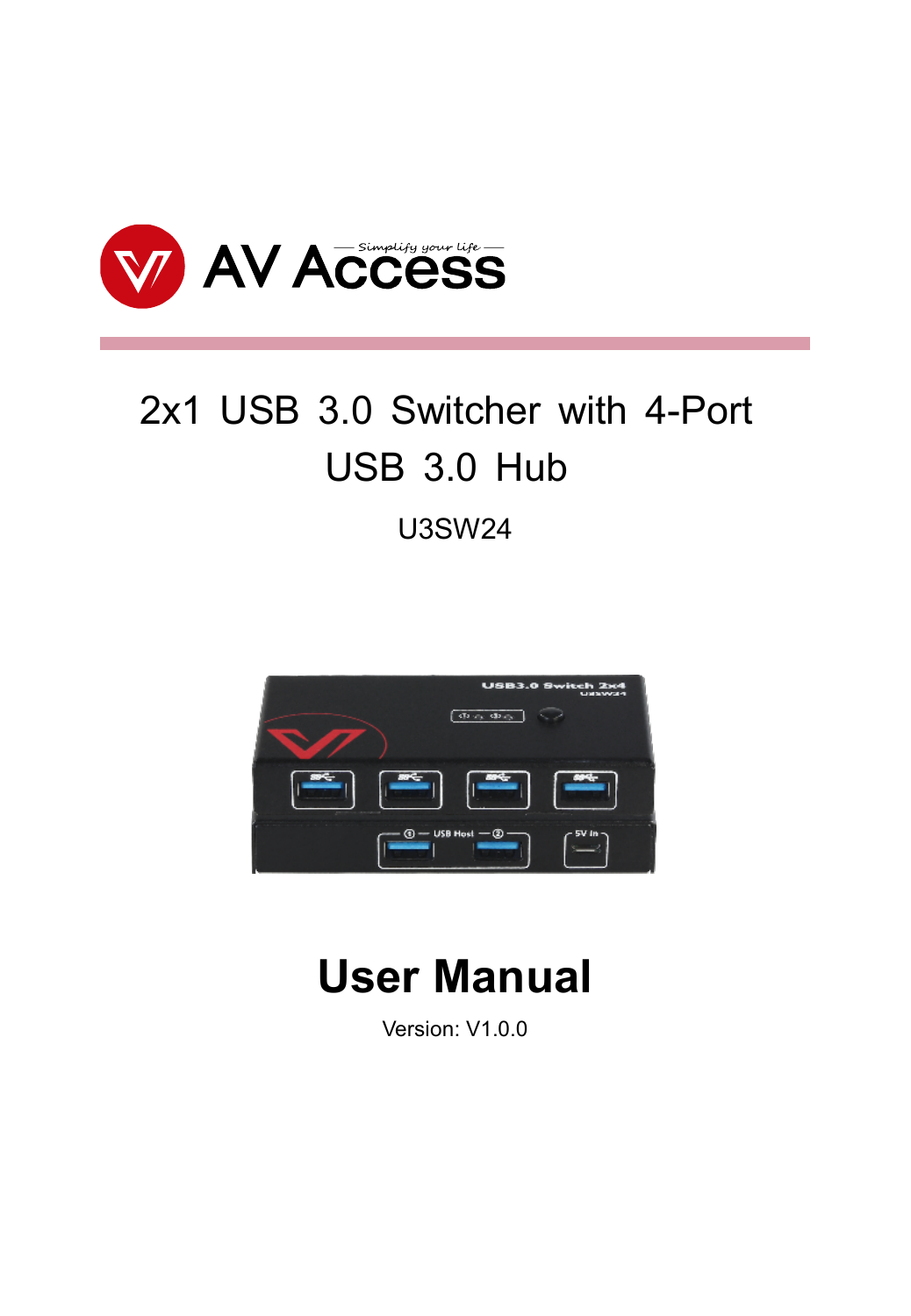# **Introduction**

Thank you for purchasing this product. For proper installation and optimum performance, please read the instructions in this manual carefully.

U3SW24 features 2 USB PCs share 4 USB 3.0 devices. It supports ultra-fast USB 3.0 data transfer rates of up to 5Gb/s, and easily switches between systems via push buttons with LED indicating the active computer. It also plug-n-play compatible, no additional driver installation needed. USB bus powered, no power adapter required.

### **Features**

- Allows 2 computers sharing 4 USB 3.0 peripheral devices.
- Supports super speed USB 3.0 data transfer rates up to 5Gb/s.
- Backward compatible with USB 2.0 and USB 1.1 devices.
- One button, simple switching with LED indicators.
- Plug and play, no additional power supply. **Note:** The switcher can be powered by any USB HOST port.

# **Package Contents**

- 1 x Switcher U3SW24
- 2 x USB 3.0 Type-A to Type-A Cable
- 2 x Mounting Bracket (with Screws)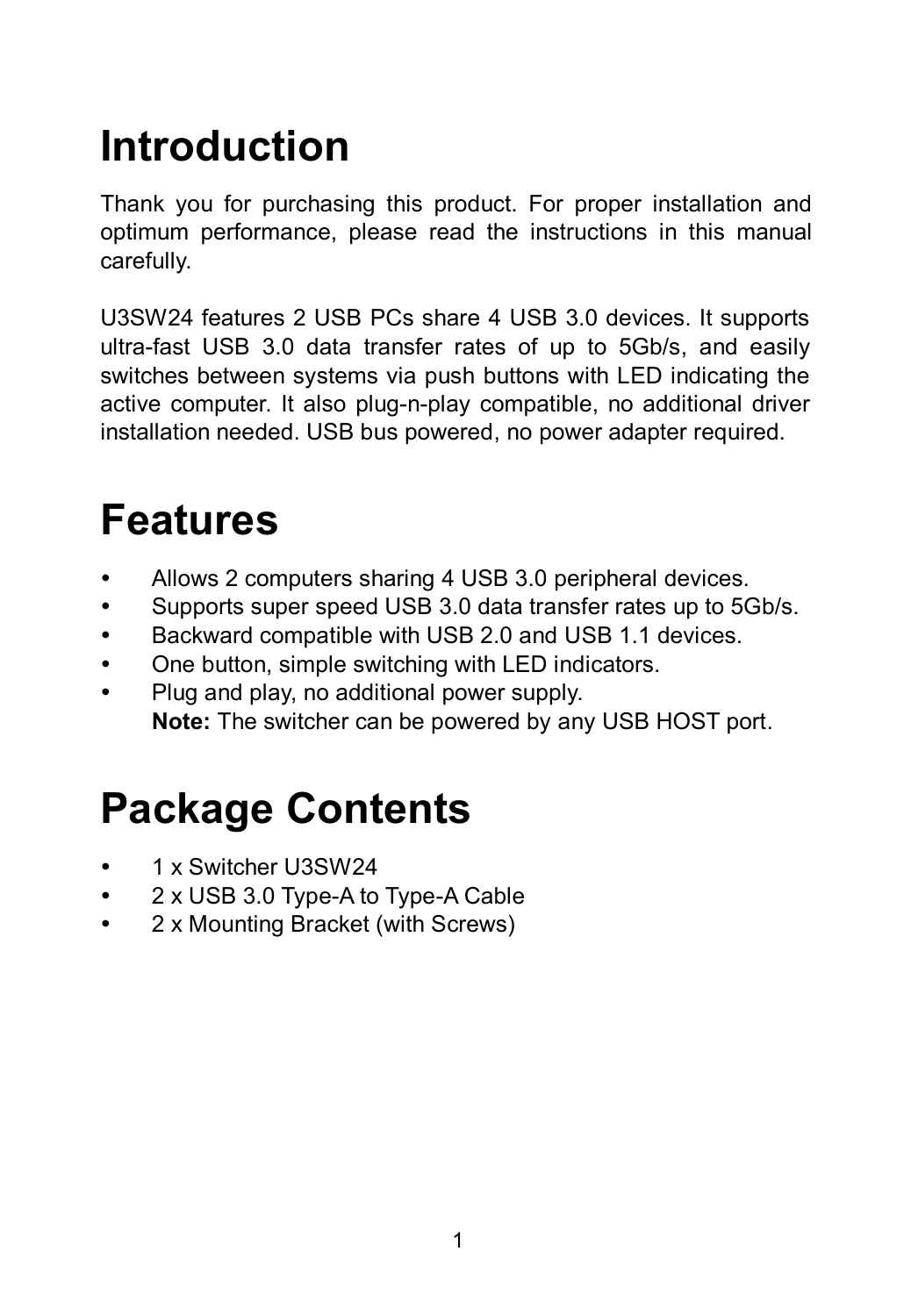# **Application Diagram**



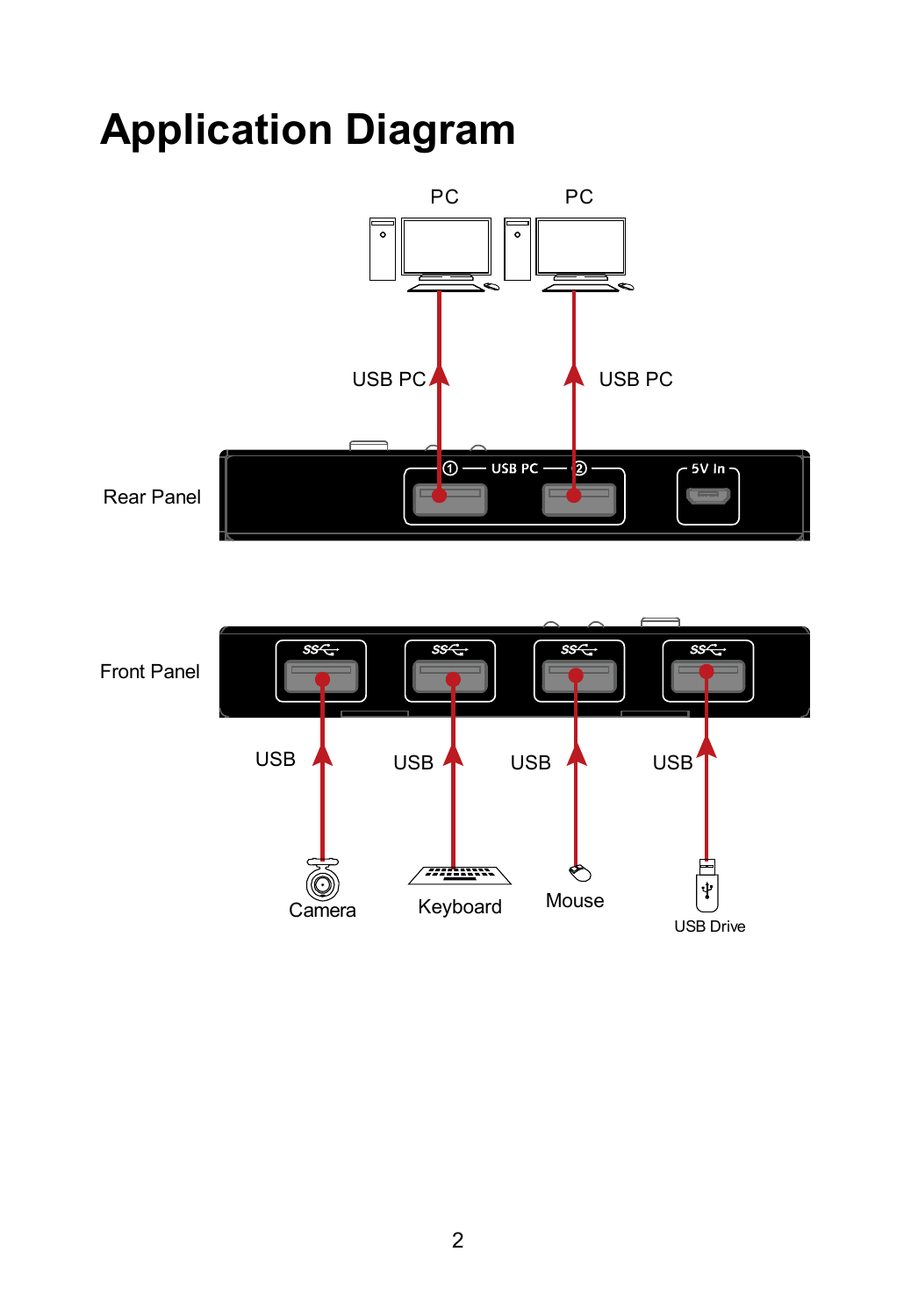# **Specifications**

| Video                                       |                                                                                     |  |  |
|---------------------------------------------|-------------------------------------------------------------------------------------|--|--|
| Input/Output Signal Type                    | <b>USB 3.0</b>                                                                      |  |  |
| Maximum Transfer Data<br>Rate               | 5Gb/s                                                                               |  |  |
| <b>Control Method</b>                       | Switch button control                                                               |  |  |
| General                                     |                                                                                     |  |  |
| Operating Temperature                       | 0°C to 45°C (32°F to 113°F)                                                         |  |  |
| Storage Temperature                         | -20°C to 70°C (-4°F to 158°F)                                                       |  |  |
| Humidity                                    | 10% to 90%, non-condensing                                                          |  |  |
| <b>ESD Protection</b>                       | Human-body Model:<br>±8kV (Air-gap discharge)/<br>±4kV (Contact discharge)          |  |  |
| Power Consumption<br>(Maximum)              | 0.2W (no-load)<br>4.5W (one USB 3.0 port)<br>11.5W (all USB device ports<br>shared) |  |  |
| Device Dimension<br>$(W \times H \times D)$ | 4.13" x 0.63" x 2.09"/<br>105mm x 16mm x 53.2mm                                     |  |  |
| <b>Product Weight</b>                       | 0.28kg/0.62lb                                                                       |  |  |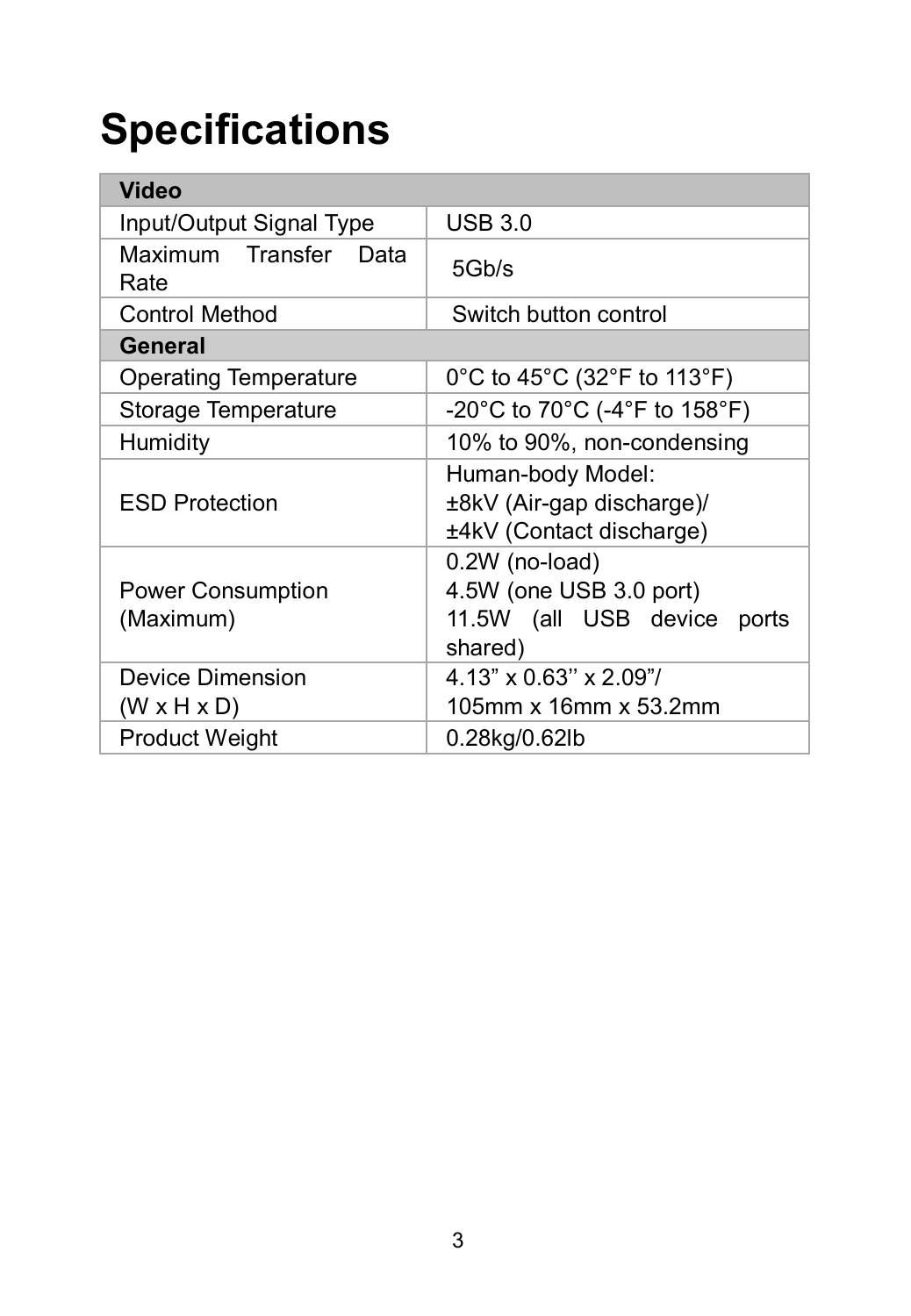# **Panel Description**



| No. | <b>Name</b>                | <b>Description</b>                                                                                                                                        |
|-----|----------------------------|-----------------------------------------------------------------------------------------------------------------------------------------------------------|
| 1   | PC Switch LED<br>$(1 - 2)$ | Switch to PC 1/2, the LED 1/2 will<br>be lit on.                                                                                                          |
| 2   | Switch Button              | Press to switch between PC 1 and<br>2.                                                                                                                    |
| 3   | <b>USB PC 1/2</b>          | USB 3.0 Type-A Connector.<br>Connect to PC.                                                                                                               |
|     | 5V IN                      | Reserved micro USB 2.0 port for<br>DC 5V USB power input.<br>Note: The switcher can be powered<br>by any USB Host port, when<br>connecting high-power USB |